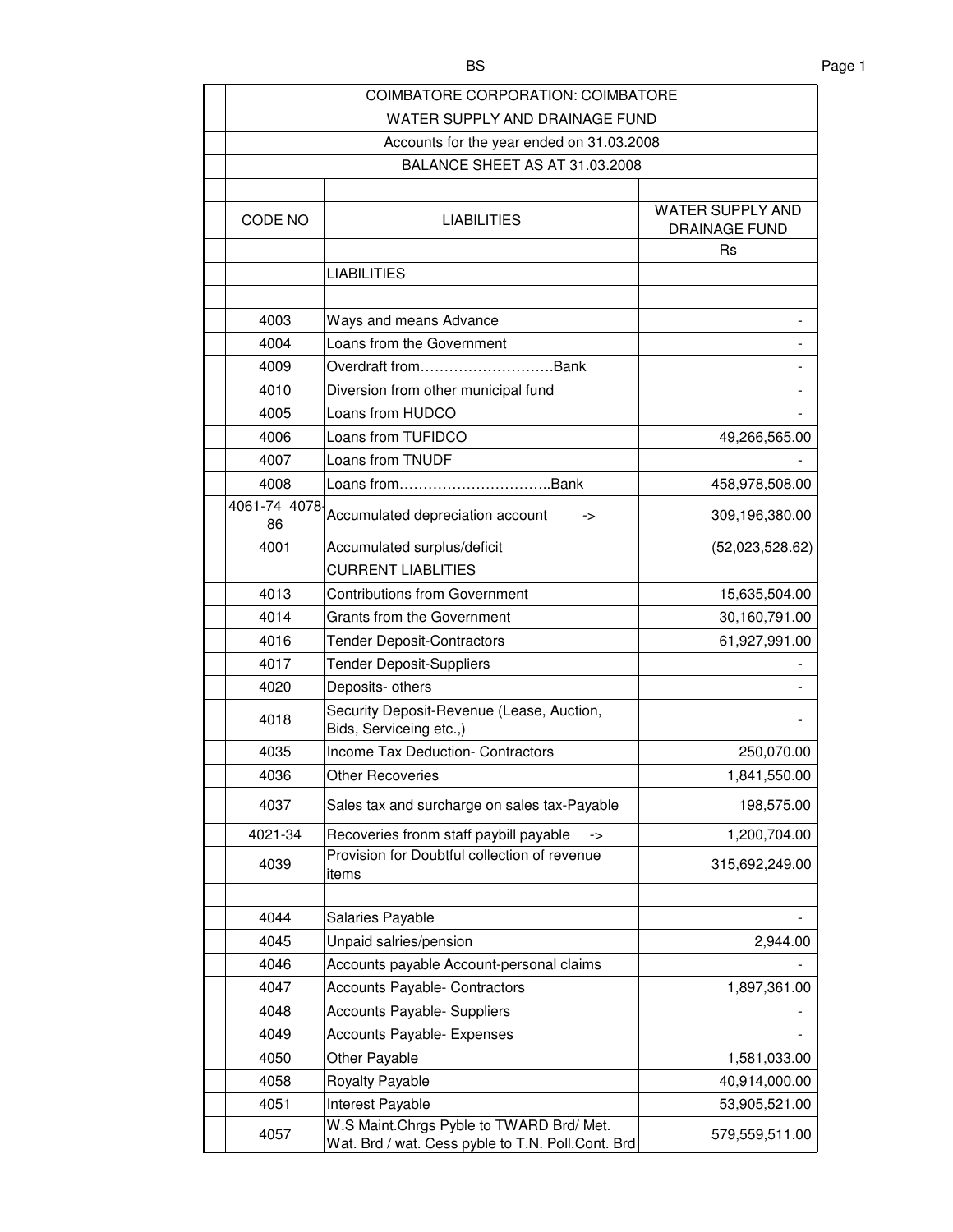| م م م<br>סט | oayable<br>αρα- |  |
|-------------|-----------------|--|
|             |                 |  |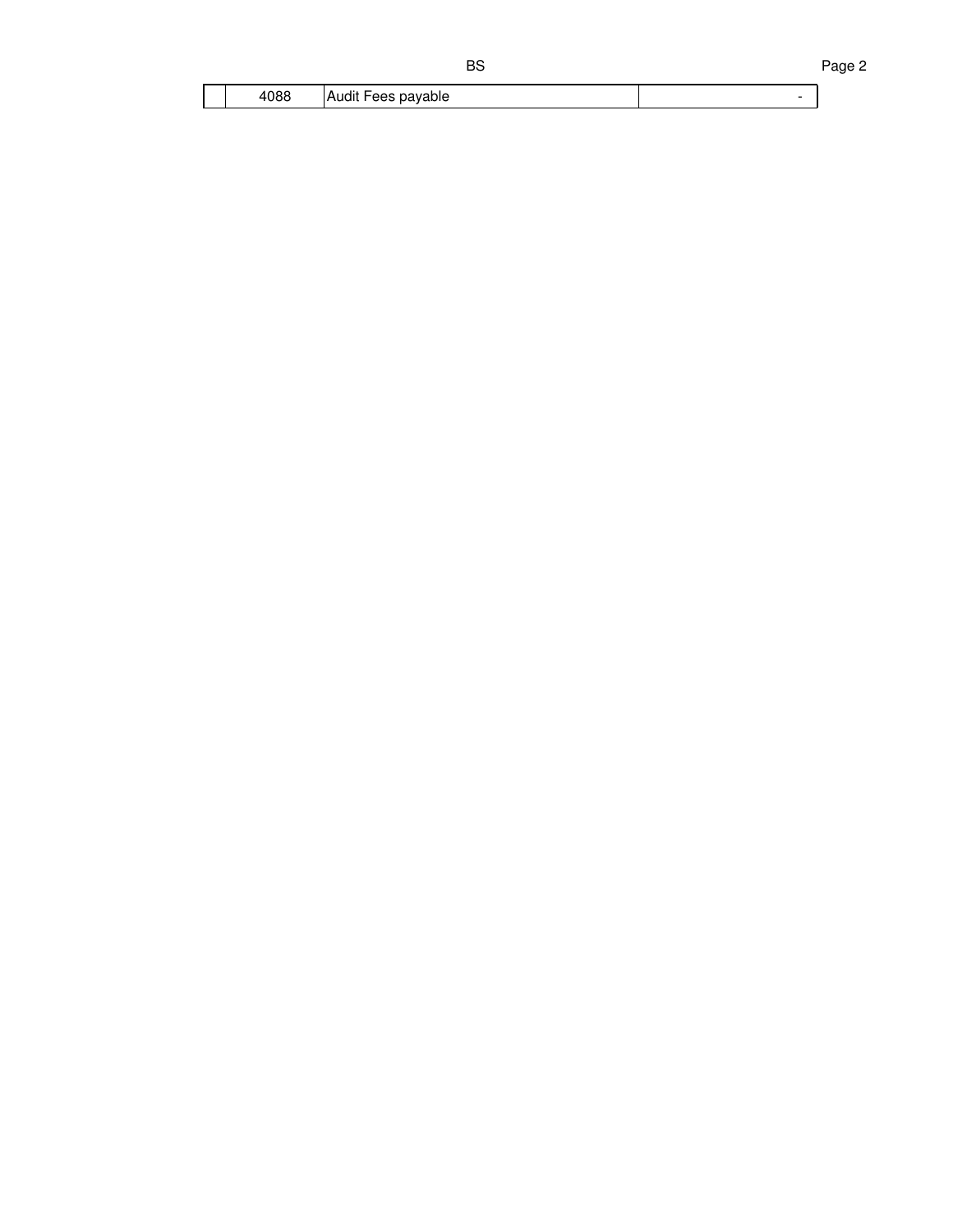|            | <b>OUTSTANDINGS</b>                             |                  |
|------------|-------------------------------------------------|------------------|
|            |                                                 |                  |
| 4077       | Inter Zonal Transfer Account                    |                  |
| 4077-RF(M) | Inter Zonal Transfer Account-Revenue Fund-Main  |                  |
| 4077-RF(E) | Inter Zonal Transfer Account-Revenue Fund-East  |                  |
| 4077-RF(W) | Inter Zonal Transfer Account-Revenue Fund-West  |                  |
| 4077-RF(S) | Inter Zonal Transfer Account-Revenue Fund-South |                  |
| 4077-RF(N) | Inter Zonal Transfer Account-Revenue Fund-North |                  |
| 4077-WS(E) | Inter Zonal Transfer Account-Water supply-East  |                  |
| 4077-WS(W) | Inter Zonal Transfer Account-Water supply-West  |                  |
| 4077-WS(N) | Inter Zonal Transfer Account-Water supply-North |                  |
| 4077-WS(S) | Inter Zonal Transfer Account-Water supply-South |                  |
| 4077-WS(M) | Inter Zonal Transfer Account-Water supply-Main  |                  |
|            |                                                 |                  |
|            | <b>TOTAL</b>                                    | 1,870,185,728.38 |
|            |                                                 |                  |
|            |                                                 |                  |
|            |                                                 |                  |
|            |                                                 |                  |
|            |                                                 |                  |
|            |                                                 |                  |
|            |                                                 |                  |
|            |                                                 |                  |
|            |                                                 |                  |
|            |                                                 |                  |
|            |                                                 |                  |
|            |                                                 |                  |
|            |                                                 |                  |
|            |                                                 |                  |
|            |                                                 |                  |
|            |                                                 |                  |
|            |                                                 |                  |
|            |                                                 |                  |
|            |                                                 |                  |
|            |                                                 |                  |
|            |                                                 |                  |
|            |                                                 |                  |
|            |                                                 |                  |
|            |                                                 |                  |
|            |                                                 |                  |
|            |                                                 |                  |
|            |                                                 |                  |
|            |                                                 |                  |
|            |                                                 |                  |
|            |                                                 |                  |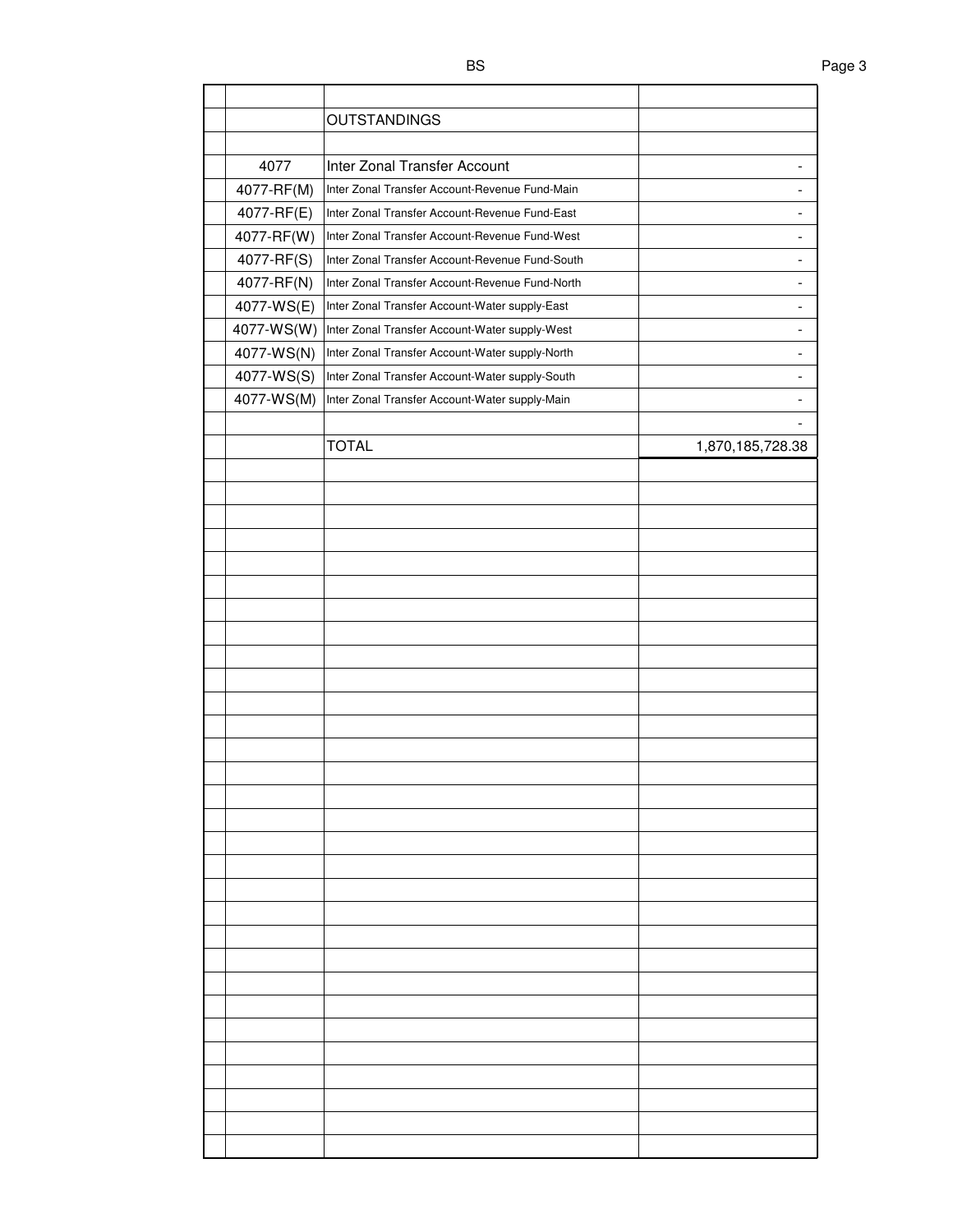| ്പ |  | Page 4 |  |  |
|----|--|--------|--|--|
|    |  |        |  |  |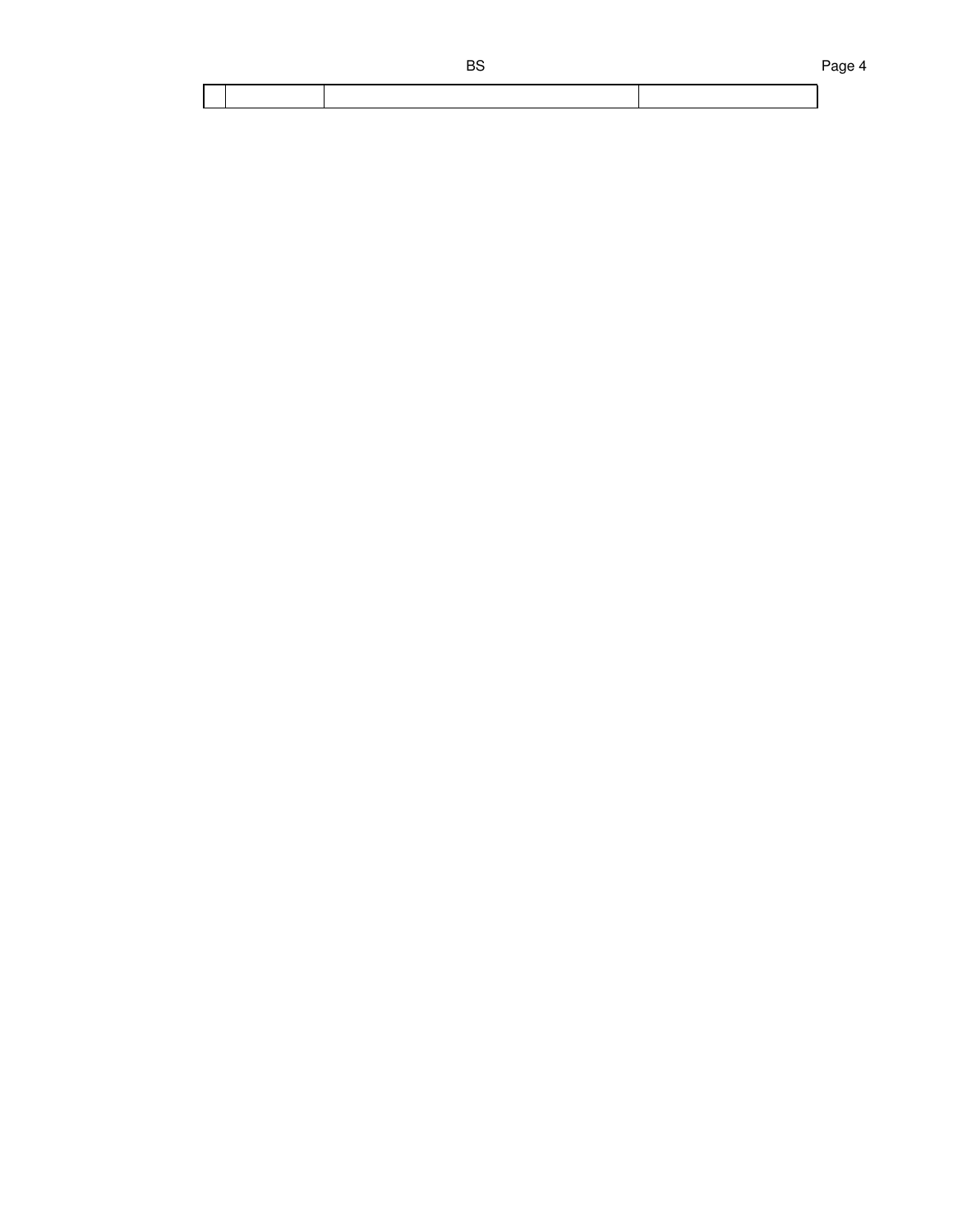| . . |             |    |
|-----|-------------|----|
| ۰.  | ×<br>×<br>× | I  |
|     |             | ۰, |

| COIMBATORE CORPORATION: COIMBATORE        |                                                                     |                                                 |  |  |
|-------------------------------------------|---------------------------------------------------------------------|-------------------------------------------------|--|--|
| Accounts for the year ended on 31.03.2008 |                                                                     |                                                 |  |  |
| BALANCE SHEET AS AT 31.03.2008            |                                                                     |                                                 |  |  |
| CODE NO                                   | <b>ASSETS</b>                                                       | <b>WATER SUPPLY AND</b><br><b>DRAINAGE FUND</b> |  |  |
|                                           |                                                                     | Rs                                              |  |  |
|                                           | <b>FIXED ASSETS</b>                                                 |                                                 |  |  |
|                                           |                                                                     |                                                 |  |  |
| 3101                                      | <b>Land-Gross Block</b>                                             | 5,336,268.00                                    |  |  |
| 3102                                      | <b>Buildings-Gross Block</b>                                        | 379,764.00                                      |  |  |
| 3105                                      | Strom water Drains, Open Drains and Culverts-<br><b>Gross Block</b> | 439,052,174.00                                  |  |  |
| 3106                                      | Heavy Vehicles--Gross Block                                         | 269,761.00                                      |  |  |
| 3109                                      | Furniture, Fixtures and Office Equipments-<br><b>Gross Block</b>    | 237,351.00                                      |  |  |
| 3111                                      | Electrical Installations- Others- Gross Block                       | 443,722.00                                      |  |  |
| 3112                                      | Plant And Machineries- Gross Block                                  | 17,078,561.00                                   |  |  |
| 3118                                      | <b>Public Fountain</b>                                              | 7,267,149.00                                    |  |  |
| 3121                                      | Projects-in--Progress Account                                       | 3,276,247.00                                    |  |  |
| 3132                                      | Water Supply Head Works, OHT etc., and<br><b>Water Supply Mains</b> | 450,469,391.00                                  |  |  |
| 3133                                      | Drains and Sewerage pipes, cobduits, channels<br>etc                | 81,111,214.00                                   |  |  |
| 3134                                      | Ground water wells/ Deep Bore-wells                                 | 64,459,408.00                                   |  |  |
| 3135                                      | Hand pumps- India Mark II                                           | 32,645.00                                       |  |  |
| 3137                                      | Sullage water removal Tankers                                       | 2,080,201.00                                    |  |  |
|                                           | <b>CURRENT ASSETS</b>                                               |                                                 |  |  |
| 3001(ws)                                  | Specific Stock Account-(Water Supply<br>materials)                  |                                                 |  |  |
| 3011                                      | Lease Amount Recoverable Current                                    |                                                 |  |  |
| 3012                                      | Lease Amount Recoverable Current                                    |                                                 |  |  |
| 3013                                      | Water Supply And Drainage Tax-Receivable-<br>Current                | 38,593,972.33                                   |  |  |
| 3014                                      | Water Charges Recoverable-Current                                   | 55,230,369.00                                   |  |  |
| 3015                                      | Water Charges Recoverable-Arrear                                    | 27,250,555.00                                   |  |  |
| 3017                                      | Rent on Builldings-Recoverable-Current                              |                                                 |  |  |
| 3019                                      | Water Supply And Drainage Tax-Receivable-<br>Arrears                | 199,719,488.96                                  |  |  |
| 3025                                      | Interest Accrued on Fixed Deposit/Dividend due<br>on Shares         | 610,964.00                                      |  |  |
| 3028-3046                                 | Staff advance recoverable<br>->                                     | 11,889,503.00                                   |  |  |
| 3131                                      | Advane to TWARD Board/ Metro Water Board                            | 232,095,519.00                                  |  |  |
| 3055                                      | Other Advances- Recoverable                                         | 5,176,040.00                                    |  |  |
| 3056                                      | Deposits-Recoverable                                                | 218,547.00                                      |  |  |
| 3058                                      | General Imprest Account                                             | 1,882.53                                        |  |  |
| 3059                                      | Cash Account                                                        |                                                 |  |  |
| 3070                                      | <b>Fixed deposit</b>                                                | 101,574,272.00                                  |  |  |
| 3072                                      | Miscellaneous recoveries- Receivable                                |                                                 |  |  |
| 3139                                      | Water supply and Drainage Fund<br>Bank                              | 58,235,639.11                                   |  |  |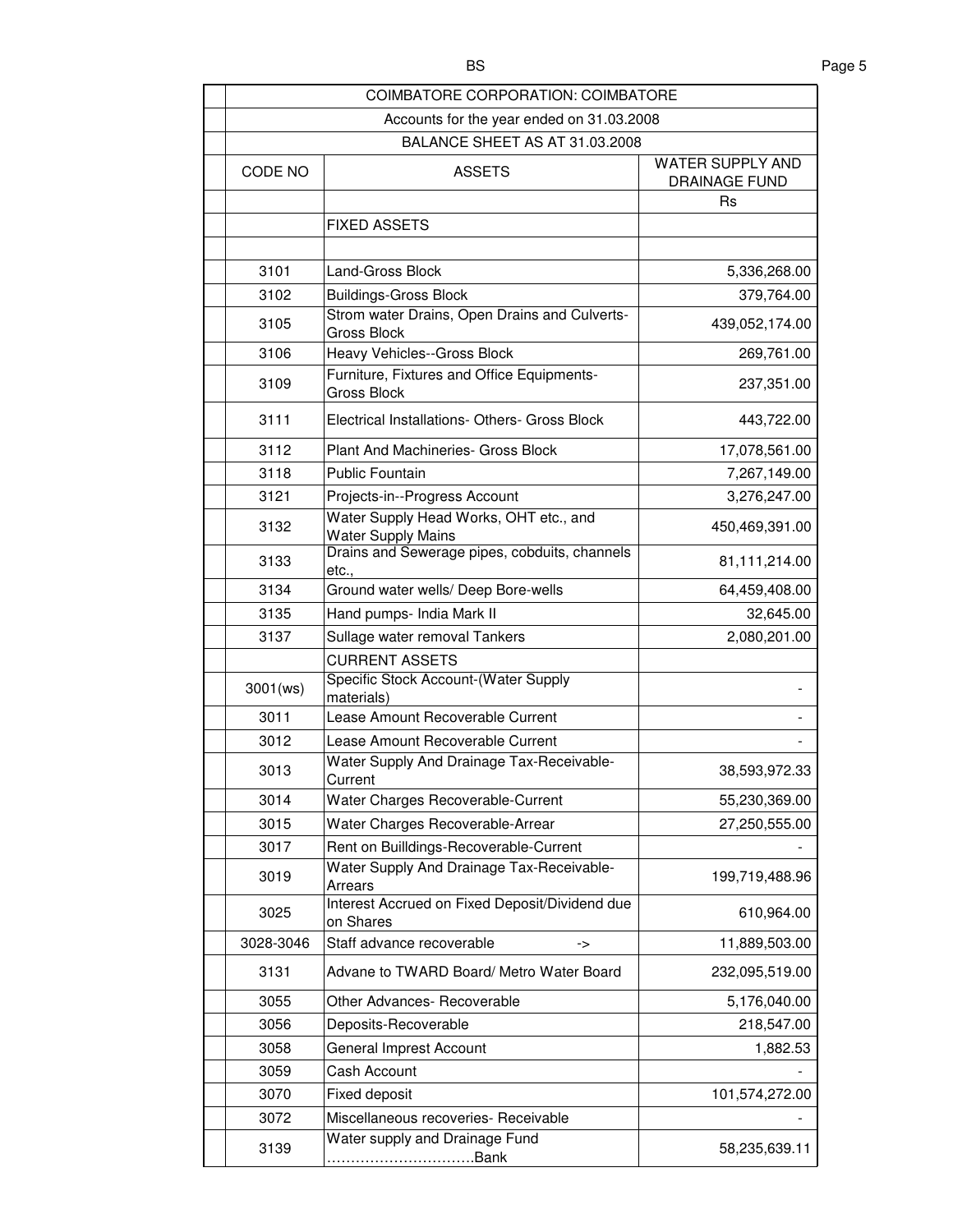| Water supply and Drainage Fund<br>3140<br>Bank<br>Under Ground Drainage Scheme - |                          |
|----------------------------------------------------------------------------------|--------------------------|
|                                                                                  | 23,907,372.00            |
| 3142<br>Deposits Bnak                                                            | 35,394,033.00            |
| WS and D Fund- Central Bank Of India<br>3139(E)                                  |                          |
| WS and D Fund- Canara Bank<br>3139(W)                                            |                          |
| WS and D Fund- Indian Bank<br>3139(S)                                            |                          |
| 3139(N)<br>WS and D Fund- Union Bank Of India                                    |                          |
| 3139(SBI)<br>WS and D Fund- State bank Of India                                  |                          |
| Water supply and Drainage Fund<br>3139(M-UBI)<br>Bank                            |                          |
| Water supply and Drainage Fund<br>3139(M-IB)<br>Bank                             | $\overline{\phantom{a}}$ |
| WS and D Fund- Central Bank Of India-Dep<br>3140(E)                              | $\overline{\phantom{a}}$ |
| 3140(W)<br>WS and D Fund- Canara Bank-Dep Bank                                   |                          |
| 3140(S)<br>WS and D Fund- Indian Bank-Dep Bank                                   |                          |
| 3140(N)<br>WS and D Fund- Union Bank Of India-Dep Bank                           |                          |
| <b>OTHER ITEMS</b>                                                               |                          |
|                                                                                  |                          |
|                                                                                  |                          |
| Interfund Transfers- Revenue Fund-East<br>3100-RF(E)                             |                          |
| 3100-RF(W)<br>Interfund Transfers- Revenue Fund-West                             |                          |
| 3100-RF(N)<br>Interfund Transfers- Revenue Fund-North                            |                          |
| 3100-RF(S)<br>Interfund Transfers- Revenue Fund-South                            |                          |
| 3100-RF(M)<br>Interfund Transfers- Revenue Fund-Main                             |                          |
| 3100<br><b>Interfund Transfers</b>                                               | 8,793,715.45             |
|                                                                                  | 1,870,185,728.38         |
|                                                                                  |                          |
|                                                                                  |                          |
|                                                                                  |                          |
|                                                                                  |                          |
|                                                                                  |                          |
|                                                                                  |                          |
|                                                                                  |                          |
|                                                                                  |                          |
|                                                                                  |                          |
|                                                                                  |                          |
|                                                                                  |                          |
|                                                                                  |                          |
|                                                                                  |                          |
|                                                                                  |                          |
|                                                                                  |                          |
|                                                                                  |                          |
|                                                                                  |                          |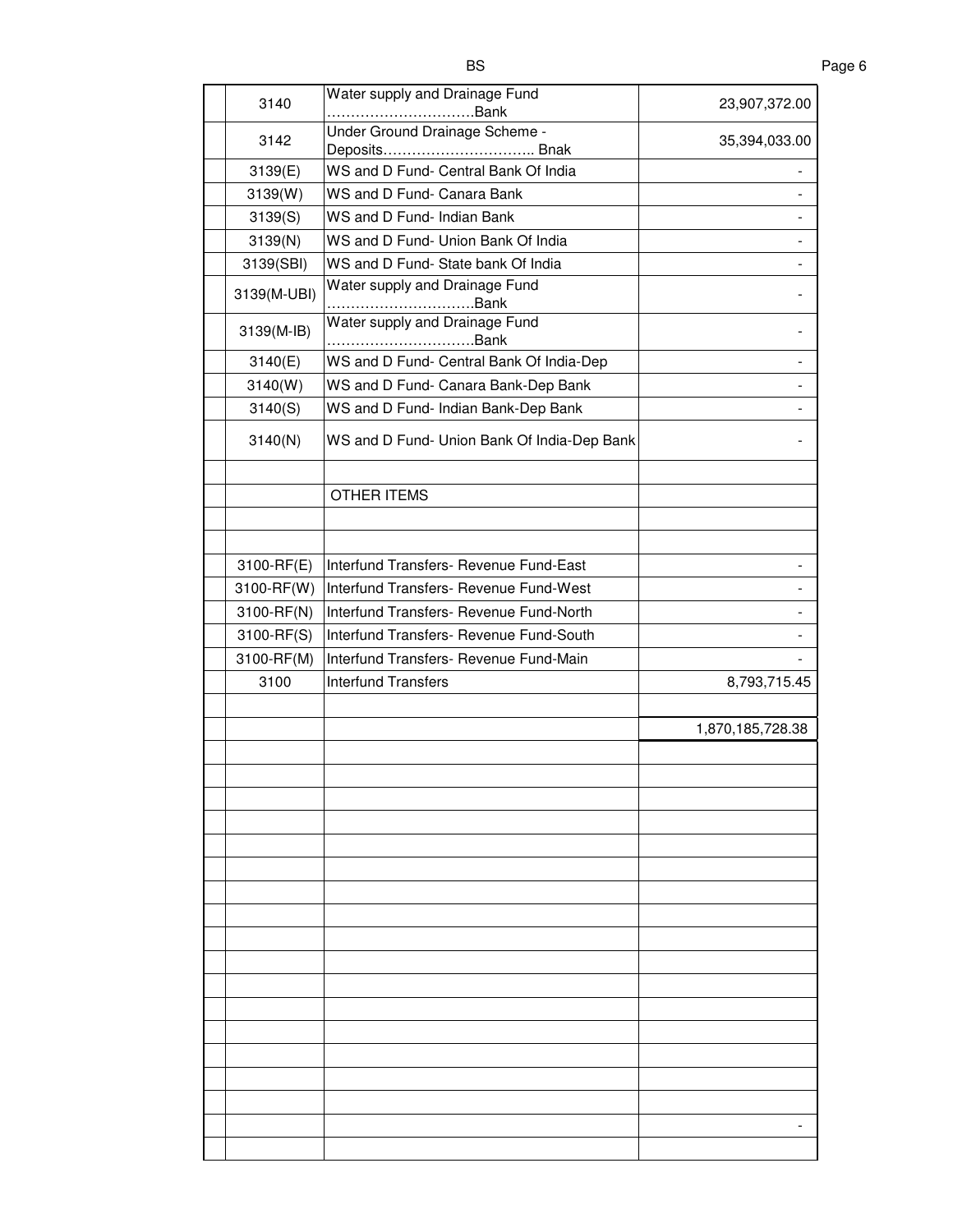| . . | × |         |  |
|-----|---|---------|--|
| ۰.  | × | I<br>۰, |  |

| <b>COIMBATORE CORPORATION: COIMBATORE</b>     |                                                                                  |                                                         |  |  |  |
|-----------------------------------------------|----------------------------------------------------------------------------------|---------------------------------------------------------|--|--|--|
| Accounts for the year ended on 31.03.2008     |                                                                                  |                                                         |  |  |  |
|                                               |                                                                                  |                                                         |  |  |  |
| SCHEDULE: A TO BALANCE SHEET AS AT 31.03.2008 |                                                                                  |                                                         |  |  |  |
| CODE NO                                       | <b>ASSETS</b>                                                                    | <b>WATER SUPPLY AND</b><br><u>DRAINAGE ELIND</u><br>Rs. |  |  |  |
| 4061                                          | <b>Buildings- Accumulated Depreciation</b>                                       | 89,774.00                                               |  |  |  |
| 4064                                          | Storm water drains, Open drains and culverts-<br><b>Accumulated Depreciation</b> | 211,472,284.00                                          |  |  |  |
| 4065                                          | Heavy Vehicles- Accumulated Depreciation                                         | 221,265.00                                              |  |  |  |
| 4068                                          | Furniture, Fixtures and Office Equipments-<br><b>Accumulated Depreciation</b>    | 211,514.00                                              |  |  |  |
| 4070                                          | Electrical Installation-Others-Accumulated<br>depreciation                       | 109,821.00                                              |  |  |  |
| 4071                                          | Plant and Amchinery- Accumulated Depreciation                                    | 4,726,956.00                                            |  |  |  |
| 4080                                          | Public Fountains- Accumulated Depreciation                                       | 3,016,172.00                                            |  |  |  |
| 4081                                          | Head Works OHT etc., Water Supply Mains-<br><b>Accumulated Depreciation</b>      | 69,286,822.00                                           |  |  |  |
| 4082                                          | Drainage Sewerage Pipes, conduits etc.,-<br><b>Accumulated Depreciation</b>      | 8,846,634.00                                            |  |  |  |
| 4083                                          | Ground Water wells/ Deep Bore wells-<br><b>Accumulated Depreciation</b>          | 10,292,097.00                                           |  |  |  |
| 4084                                          | Hand Pumps India Mark II- Accumulated<br>Depreciation                            | 32,756.00                                               |  |  |  |
| 4086                                          | Sullage water Removal Tankers-Accumulated<br>Depreciation                        | 890,285.00                                              |  |  |  |
|                                               | <b>TOTAL</b>                                                                     | 309,196,380.00                                          |  |  |  |
|                                               |                                                                                  |                                                         |  |  |  |
|                                               |                                                                                  |                                                         |  |  |  |
|                                               |                                                                                  |                                                         |  |  |  |
|                                               |                                                                                  |                                                         |  |  |  |
|                                               |                                                                                  |                                                         |  |  |  |
|                                               |                                                                                  |                                                         |  |  |  |
|                                               |                                                                                  |                                                         |  |  |  |
|                                               |                                                                                  |                                                         |  |  |  |
|                                               |                                                                                  |                                                         |  |  |  |
|                                               |                                                                                  |                                                         |  |  |  |
|                                               |                                                                                  |                                                         |  |  |  |
|                                               |                                                                                  |                                                         |  |  |  |
|                                               |                                                                                  |                                                         |  |  |  |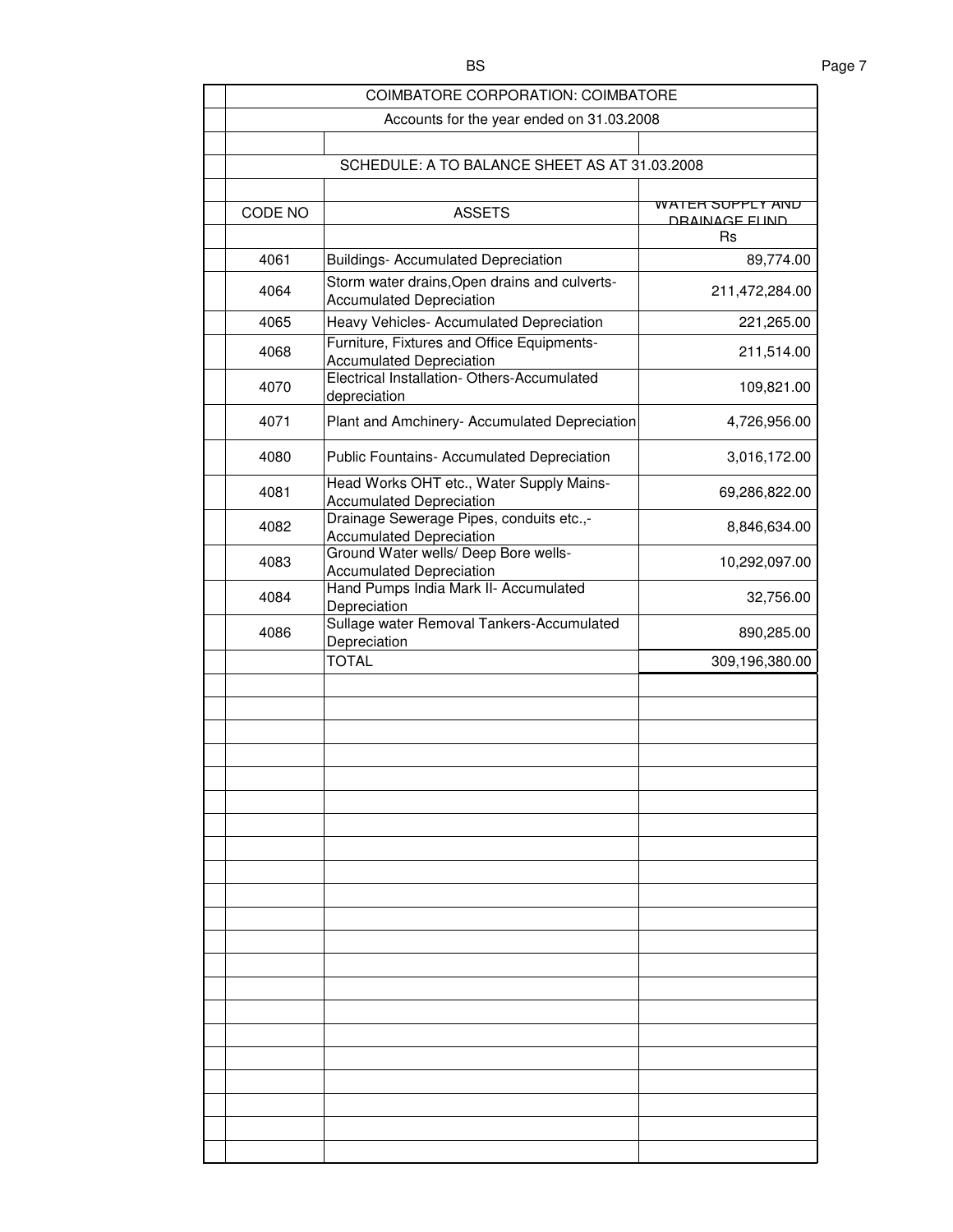| . .    |        |    |
|--------|--------|----|
| I<br>I | ×<br>× | I  |
|        |        | ۰, |

| COIMBATORE CORPORATION: COIMBATORE            |                                                           |                                          |  |  |  |
|-----------------------------------------------|-----------------------------------------------------------|------------------------------------------|--|--|--|
| Accounts for the year ended on 31.03.2008     |                                                           |                                          |  |  |  |
| SCHEDULE: B TO BALANCE SHEET AS AT 31.03.2008 |                                                           |                                          |  |  |  |
| RECOVERIES FROM STAFF PAY BILLS - PAYABLE     |                                                           |                                          |  |  |  |
| CODE NO                                       |                                                           | WATER SUPPLY AND<br><b>DRAINAGE FUND</b> |  |  |  |
|                                               |                                                           | Rs                                       |  |  |  |
| 4021                                          | <b>Provident Fund Recoveries</b>                          | 731,521.00                               |  |  |  |
| 4022                                          | Co-operative Society Loan Recoveries                      | (263, 289.00)                            |  |  |  |
| 4023                                          | <b>RD</b> Recoveries                                      | (75, 387.00)                             |  |  |  |
| 4024                                          | L I C Policy Premium Recoveries                           | 249,258.00                               |  |  |  |
| 4025                                          | Special Providend Fund-cum-Gradutity Scheme<br>Recoveries | 524,828.00                               |  |  |  |
| 4026                                          | FBF/ Group Insurance Sheme Recoveries                     | 272,930.00                               |  |  |  |
| 4027                                          | <b>External Housing Recoveries-CMA</b>                    | (4, 173.00)                              |  |  |  |
| 4028                                          | <b>Deputationist Recoveries</b>                           | (100, 698.00)                            |  |  |  |
| 4029                                          | Income Tax deduction at Source from<br>Employees-TDS      | (426, 755.00)                            |  |  |  |
| 4031                                          | <b>Court Recoveries</b>                                   |                                          |  |  |  |
| 4032                                          | Subscription to HBA Special FBF                           | 44,911.00                                |  |  |  |
| 4033                                          | <b>Health Fund Subscription</b>                           | 268,242.00                               |  |  |  |
| 4059                                          | Hand loom Advance Recoverd- Payable to Co-<br>optex       | 25,309.00                                |  |  |  |
| 4060                                          | Khadi Advance Recovered Payable to Khadi<br>Board         | (45,993.00)                              |  |  |  |
|                                               | <b>TOTAL</b>                                              | 1,200,704.00                             |  |  |  |
|                                               |                                                           |                                          |  |  |  |
|                                               |                                                           |                                          |  |  |  |
|                                               |                                                           |                                          |  |  |  |
|                                               |                                                           |                                          |  |  |  |
|                                               |                                                           |                                          |  |  |  |
|                                               |                                                           |                                          |  |  |  |
|                                               |                                                           |                                          |  |  |  |
|                                               |                                                           |                                          |  |  |  |
|                                               |                                                           |                                          |  |  |  |
|                                               |                                                           |                                          |  |  |  |
|                                               |                                                           |                                          |  |  |  |
|                                               |                                                           |                                          |  |  |  |
|                                               |                                                           |                                          |  |  |  |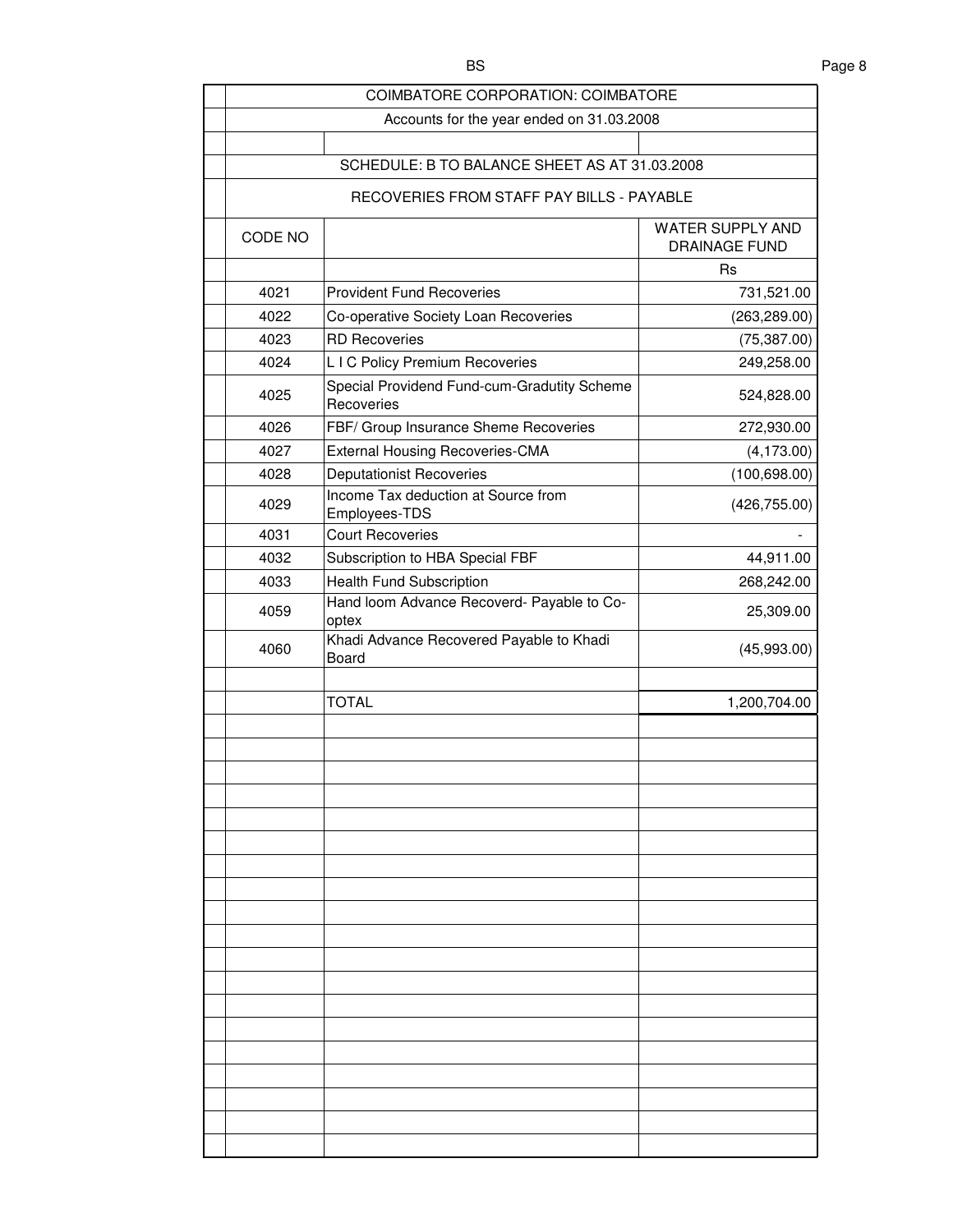|  | ∽.<br>טט |  | Page 9 |
|--|----------|--|--------|
|  |          |  |        |